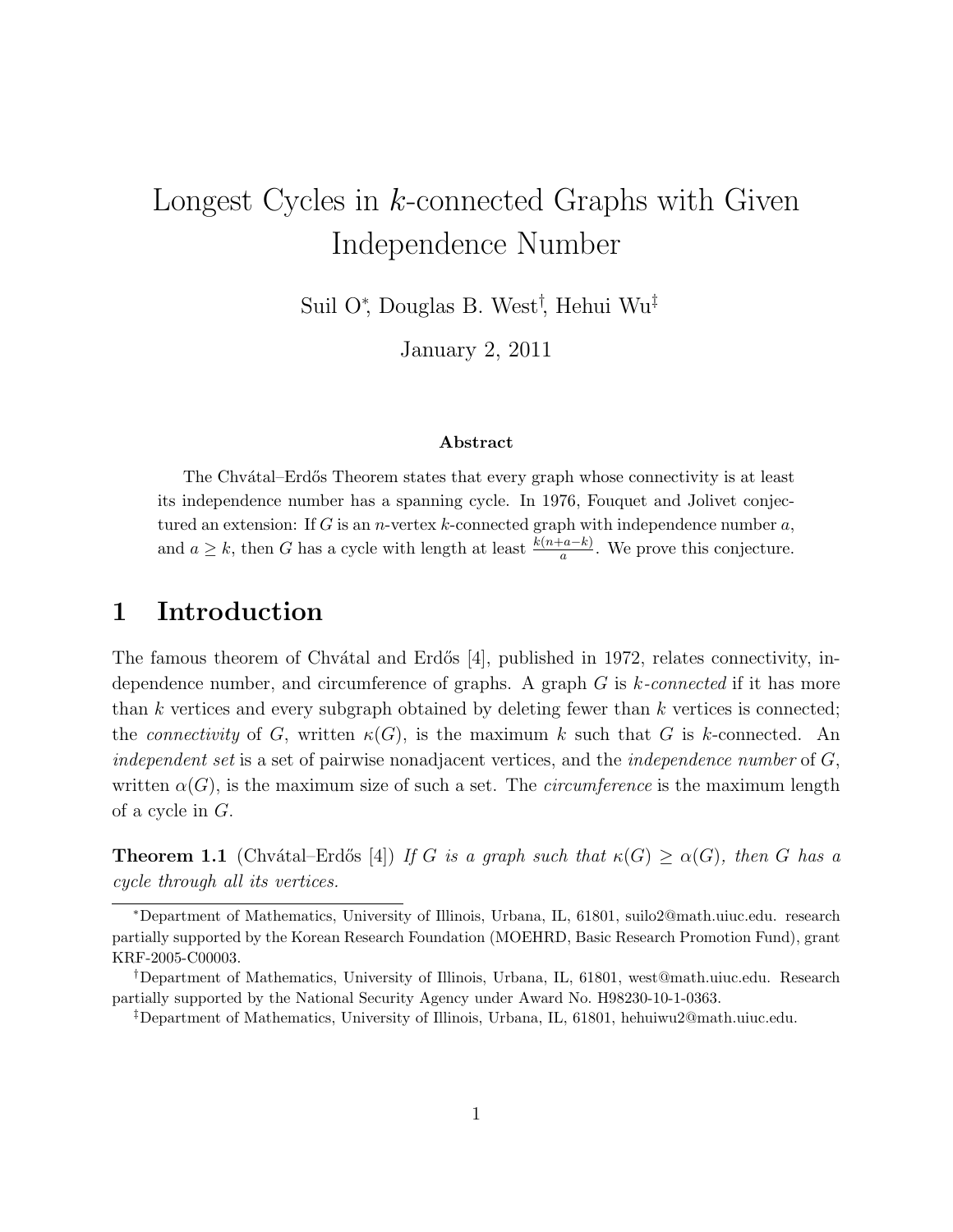It is natural to ask what can be said when the condition  $\kappa(G) \geq \alpha(G)$  is weakened: given a k-connected n-vertex graph with independence number a, where  $a \geq k$ , what is the best lower bound on the circumference? In 1976, Fouquet and Jolivet conjectured an answer.

Conjecture 1.2 (Fouquet–Jolivet [5]) *If* G *is a* k*-connected* n*-vertex graph with independence number* a, and  $a \geq k$ , then G has a cycle with length at least  $\frac{k(n+a-k)}{a}$ .

The case  $k = a$  simplifies to the Chvatal–Erdős Theorem. The conjecture is sharp; infinitely often the circumference of G equals  $k(n + a - k)/a$ . For  $a \ge k \ge 2$  and  $m \in \mathbb{N}$ , we construct such a graph: form G from one copy of the complete graph  $K_k$  and a disjoint copies of  $K_m$  by making every vertex in the k-clique adjacent to all the other vertices. Now G has  $k + am$  vertices,  $\alpha(G) = a$ ,  $\kappa(G) = k$ , and the maximum cycle length is  $k(1 + m)$ . Letting  $n = k + am$ , we see that  $k(1 + m) = k(n + a - k)/a$ .

In 1982, Fournier [6] proved Conjecture 1.2 for  $a \in \{k+1, k+2\}$ . Two years later, he also proved it for  $k = 2$  [7], using the fact that if  $C_1$  and  $C_2$  are distinct cycles in a 2connected graph G, then there are distinct cycles  $C'_1$  and  $C'_2$  in G such that  $V(C_1) \cup V(C_2) \subseteq$  $V(C'_1) \cup V(C'_2)$  and  $|V(C'_1) \cap V(C'_2)| \geq 2$ . In 2009, Manoussakis [9] proved the case  $k = 3$ using a similar fact. This leads to a general conjecture.

**Conjecture 1.3** (Chen–Chen–Liu) If  $C_1$  and  $C_2$  are distinct cycles in a k-connected graph G, then there are distinct cycles  $C'_1$  and  $C'_2$  in G such that  $V(C_1) \cup V(C_2) \subseteq V(C'_1) \cup V(C'_2)$ *and*  $|V(C'_1) \cap V(C'_2)| \geq k$ *.* 

Recently, Chen, Hu, and Wu [2] proved Conjecture 1.2 for  $k = 4$ . In another paper [3], they proved that Conjecture 1.3 implies Conjecture 1.2, and they also proved Conjecture 1.2 for  $a < 2k - 1$ . In this paper, without proving the stronger Conjecture 1.3, we prove Conjecture 1.2 in full. Akira Saito asked whether the sharpness construction above is essentially unique; possibly our techniques could be used to prove that.

#### 2 The Path Lemma

We need notation for induced subgraphs. Given  $S \subseteq V(G)$ , let  $\overline{S} = V(G) - S$ . The subgraph of G *induced by* S is the subgraph obtained by deleting the vertices of  $\overline{S}$ ; this may be written as  $G[S]$  or  $G - \overline{S}$ . When  $\overline{S} = \{v\}$ , we write  $G - v$  instead of  $G - \{v\}$ . We also write  $G - e$ for the (non-induced) subgraph obtained by deleting an edge  $e$ .

The following result of Kouider [8] has been used in partial results toward Conjecture 1.2.

**Theorem 2.1** (Kouider [8]) If H is a subgraph of a k-connected graph G, then either  $V(H)$ *can be covered by a cycle in* G, or there is a cycle C in G such that  $\alpha(H-V(C)) \leq \alpha(H) - k$ .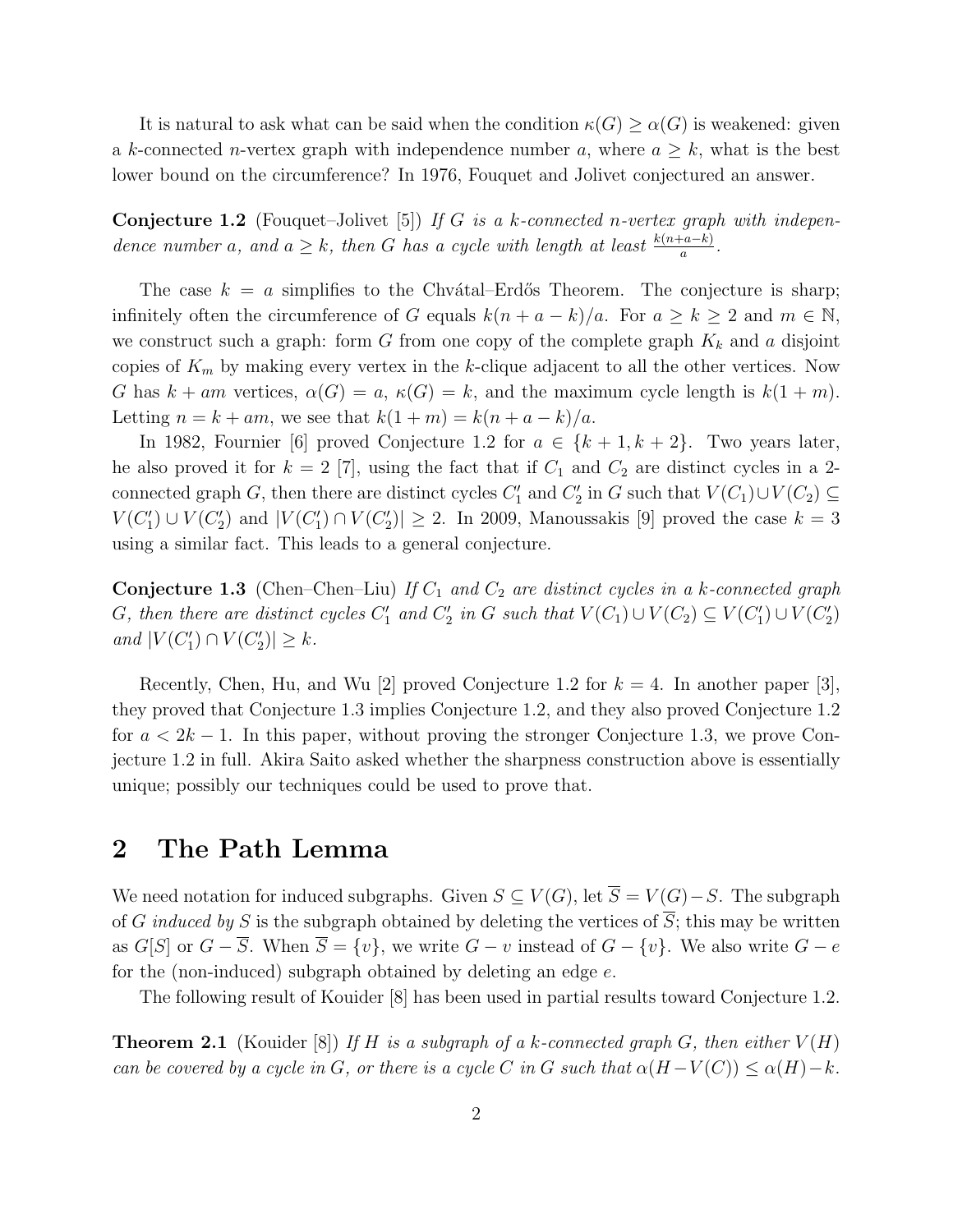A single application of Theorem 2.1 with  $H = G$  implies Theorem 1.1 of Chvátal and Erdős when  $\kappa(G) \geq \alpha(G)$ ; a spanning cycle is guaranteed. When  $\kappa(G) < \alpha(G)$ , repeatedly applying Theorem 2.1 with  $H$  being the subgraph left by deleting the vertices of earlier cycles shows that the vertices of a graph G can be covered by at most  $\lceil \frac{\alpha(G)}{\kappa(G)} \rceil$  $\frac{\alpha(G)}{\kappa(G)}$  cycles. For a k-connected n-vertex graph with independence number a, among these cycles is one of length at least  $n/[a/k]$ , which is close to the conjectured threshold of  $nk/a + k(1 - k/a)$ .

Inspired by Kouider's result and her proof, we prove an analogous theorem about paths joining two specified vertices. We actually only need Theorem 2.2 for  $k = 2$ , but the proof of the general statement is the same. The proof is a slight modification of Kouider's proof of Theorem 2.1. We will need notation for subpaths of a path. Let  $u$  and  $v$  be distinct vertices in a graph  $G$ . A  $u, v$ -path is a path with first vertex  $u$  and last vertex  $v$ . Given a path P and vertices  $a, b \in V(P)$ , let  $P[a, b]$  be the a, b-path contained in P. Similarly, let  $P(a,b) = P[a,b] - \{a,b\}$ , let  $P[a,b) = P[a,b] - b$ , and let  $P(a,b) = P[a,b] - a$ .

**Theorem 2.2** Let G be a k-connected graph. If  $H \subseteq G$ , and u and v are distinct vertices in G, then G contains a u, v-path P such that  $V(H) \subseteq V(P)$  or  $\alpha(H - V(P)) \leq \alpha(H) - (k-1)$ .

**Proof.** We may assume that no u, v-path P contains  $V(H)$ . For each u, v-path P, let  $F_P$ be a smallest component of  $G - V(P)$  that intersects H. Choose a u, v-path P such that:

- (i)  $\alpha(H V(P))$  is smallest;
- (ii) subject to (i),  $F_P$  has the fewest vertices.

Let  $p_1, \ldots, p_m$  be the vertices of P (in order) with neighbors in  $F_P$ . Let  $U_i = V(P(p_i, p_{i+1}))$ . *Claim 1:*  $\alpha(H-V(P-U_i)) > \alpha(H-V(P))$  *for*  $1 \leq i < m$ . Otherwise,  $\alpha(H-V(P-U_i))$  $\alpha(H-V(P))$ ; assume this. Let P' be a u, v-path obtained from P by deleting  $U_i$  and adding a  $p_i, p_{i+1}$ -path whose set of internal vertices is nonempty and lies in  $F_P$ . If  $V(F_P) \cap V(H) \subseteq$  $V(P')$ , then  $\alpha(H - V(P')) < \alpha(H - V(P))$ , contradicting (i). Hence P' does not cover  $V(F_P) \cap V(H)$ . Since  $V(P-U_i) \subseteq V(P')$ , we have  $\alpha(H-V(P')) \leq \alpha(H-V(P-U_i))$  =  $\alpha(H-V(P))$ . Since there remains a vertex of  $F_P \cap H$  outside P', we have  $|V(F_{P'})| < |V(F_P)|$ , contradicting (ii). This proves the claim.

By Claim 1, restoring  $U_i$  to the induced subgraph  $H - V(P)$  increases the independence number. Since  $U_i$  is nonempty,  $p_1, \ldots, p_m$  is a separating set, and hence  $m \geq k$ . Restoring the vertices of  $U_i$  in order, starting from  $p_i$ , let  $q_i$  be the first vertex at which the independence number increases (see Figure 1). That is, with  $U_i' = V(P(p_i, q_i])$ , we have  $\alpha(H - V(P - U_i')) =$  $\alpha(H - V(P)) + 1$ , but  $\alpha(H - V(P - U_i') - q_i) = \alpha(H - V(P)).$ 

*Claim 2:* For  $1 \leq i < j < m$ , no path whose internal vertices all lie outside P joins  $U_i'$  and  $U'_j$ . Otherwise, let  $r_i \in U'_i$  and  $r_j \in U'_j$  be the endpoints of such a path  $\hat{P}$ , chosen so that  $r_i$  is as close to  $p_i$  along P as possible. Since  $F_P$  is a component of  $G - V(P)$ , and vertices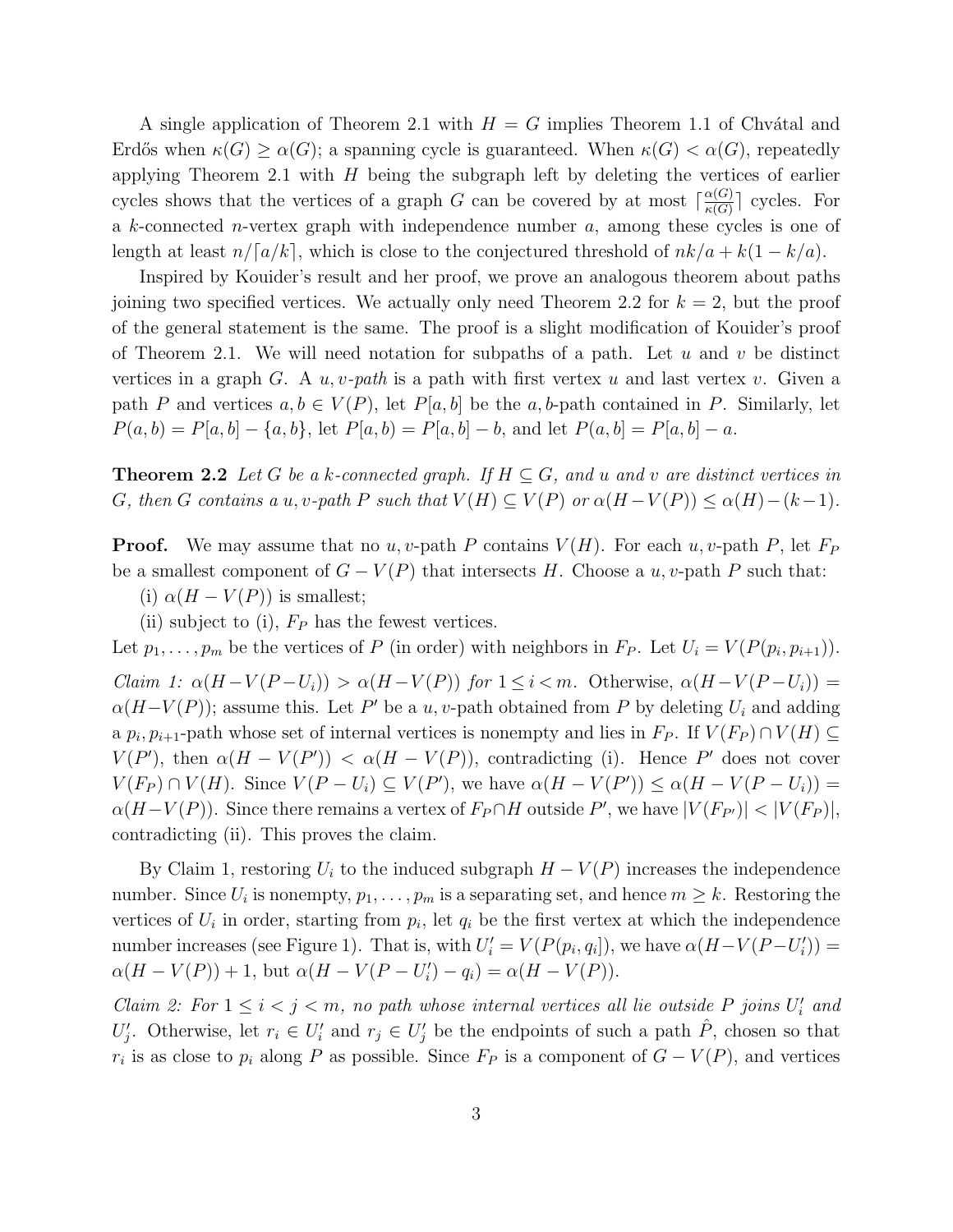

Figure 1: Finding a better path (Claim 2)

of  $U_i'$  and  $U_j'$  have no neighbors in  $F_P$ , the path  $\hat{P}$  does not visit  $F_P$ . Form  $P'$  from  $P$  by deleting  $V(P(p_i, r_i))$  and  $V(P(p_j, r_j))$  and adding  $\hat{P}$  and a  $p_i, p_j$ -path through  $F_P$ .

Since  $r_j \in U'_j$ , restoring the vertices in  $P(p_j, r_j)$  to  $H - V(P)$  does not produce a larger independent set than exists in  $H - V(P)$ , and the same is true of  $P(p_i, r_i)$ . Furthermore, the choice of  $r_i$  forbids paths from  $V(P(p_i, r_i))$  to  $V(P(p_j, r_j))$  in  $H - V(P)$ , so restoring both sets adds them to different components of  $H - V(P)$ , and hence restoring both does not increase the independence number.

We conclude that  $\alpha(H - V(P')) \leq \alpha(H - V(P))$ . As in the proof of Claim 1,  $V(F_P) \cap$  $V(H) \subseteq V(P')$  yields strict inequality and violates (i), while  $V(F_P) \cap V(H) \nsubseteq V(P')$  and equality imply that  $P'$  violates (ii). This proves the claim.

By the choice of  $q_i$ , we have  $\alpha(H - V(P - U'_i)) \ge \alpha(H - V(P)) + 1$ . Let  $U = \bigcup_{i=1}^{m-1} U'_i$ . By Claim 2, the sets  $U'_1, \ldots, U'_{m-1}$  lie in different components of  $G - V(P - U)$ . Hence  $\alpha(H - V(P - U)) \geq \alpha(H - V(P)) + m - 1$ . Since  $\alpha(H) \geq \alpha(H - V(P - U))$  and  $m \geq k$ , we have  $\alpha(H - V(P)) \leq \alpha(H) - k + 1$  for the chosen path P.

Theorem 2.2 implies a conjecture posed in Chen, Hu, and Wu [2].

**Corollary 2.3** If a graph G admits no vertex partition  $(V_1, V_2)$  such that  $\alpha(G) = \alpha(G[V_1])$  +  $\alpha(G[V_2])$ , then G is connected and has no cut-vertex, and any distinct vertices  $u, v \in V(G)$ *are the endpoints of a path* P *such that*  $\alpha(G - V(P)) < \alpha(G)$ *.* 

**Proof.** If G is disconnected, then such a partition exists. Suppose that G is connected and has a cut-vertex x. Let A be a component of  $G - x$ , and let  $B = G - x - V(A)$ . Let  $A' = G - V(B)$  and  $B' = G - V(A)$ . If  $\alpha(A) = \alpha(A')$ , then

$$
\alpha(G) \le \alpha(A') + \alpha(B) = \alpha(A) + \alpha(B) \le \alpha(G).
$$

Equality holds throughout, and  $(V(A'), V(B))$  is the required partition.

The remaining alternative is  $\alpha(A) = \alpha(A') - 1$ . Now there is an independent set S of size  $\alpha(A)$  that contains no neighbor of x. We compute

$$
\alpha(G) \le \alpha(A) + \alpha(B') = |S| + \alpha(B') \le \alpha(G),
$$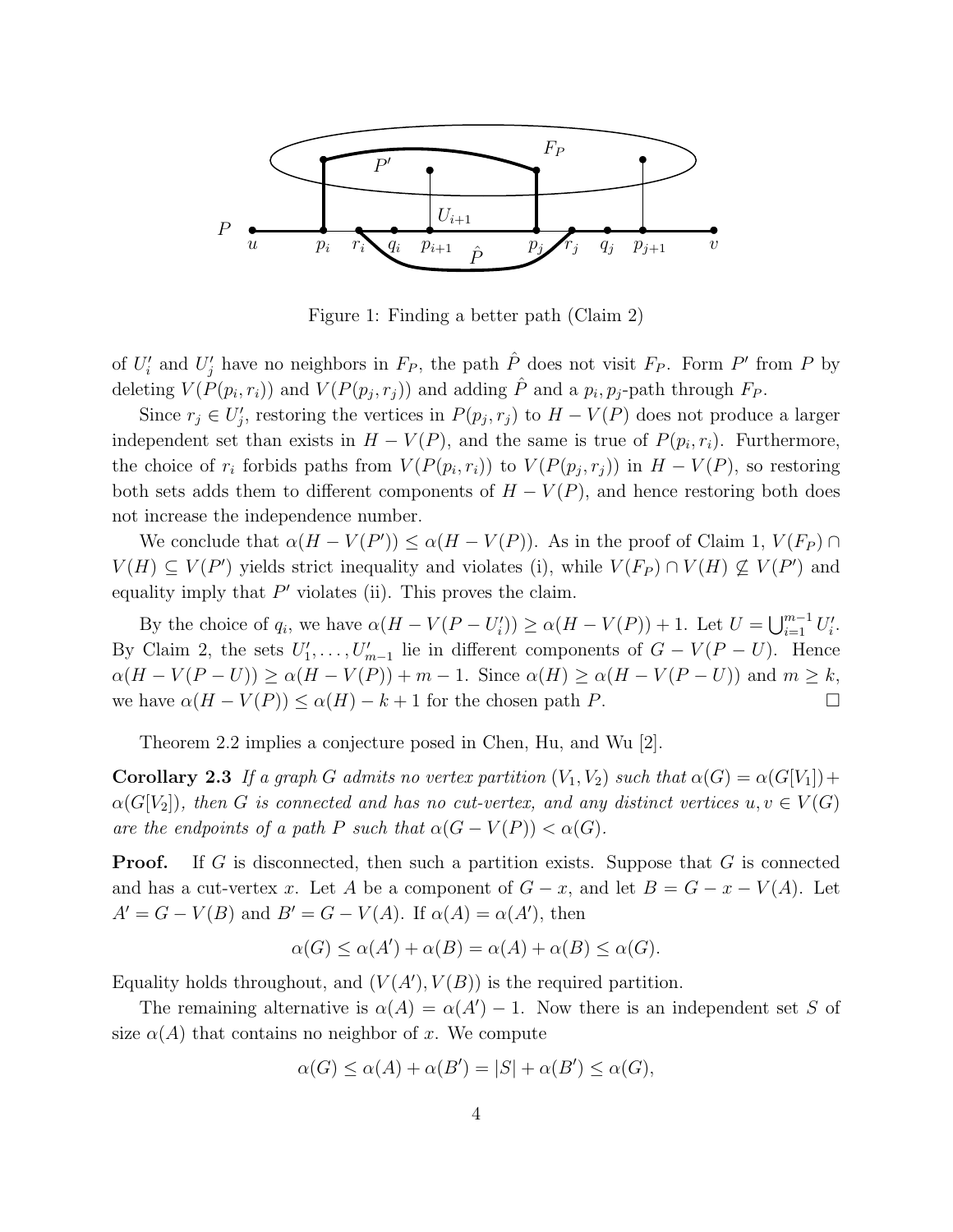and  $(V(A), V(B'))$  is the required partition.

The final statement holds trivially if  $G \in \{K_1, K_2\}$ . Otherwise, Theorem 2.2 now applies with  $k = 2$  and  $H = G$ .

The sufficient condition given is not a necessary condition, as shown by the union of two complete graphs sharing one vertex. Examples where the conclusion fails include graphs consisting of two disjoint complete graphs plus one edge joining them.

## 3 Finding a Good Cycle

Given disjoint subgraphs F and H of a graph G, let an F,H*-path* in G be a path with endpoints in  $V(F)$  and  $V(H)$  and no internal vertex in  $V(F) \cup V(H)$ ; this generalizes "u, vpath". Given a specified orientation of a cycle C and vertices  $a, b \in V(C)$ , let  $C[a, b]$  be the a, b-path on C in the given orientation. Similarly, let  $C(a, b) = C[a, b] - \{a, b\}$ . A *block* in a graph is a maximal subgraph having no cut-vertex; a graph is the union of its blocks.

Theorem 3.1 *Let* k *be an integer greater than* 1*. If* C *is a cycle with length at least* k *in a* k*-connected graph* G*, then for any nonempty subgraph* H *of* G − V (C)*, there exists a cycle*  $C'$  in  $G$  such that  $|V(C) - V(C')| \leq \frac{|V(C)|}{k} - 1$  and  $\alpha(H - V(C')) \leq \alpha(H) - 1$ .

**Proof.** Consider a minimal counterexample H for some graph G and cycle C. Let  $L = |V(C)|$ . If H is disconnected or has a cut-vertex, then  $\alpha(H) = \alpha(H[V_1]) + \alpha(H[V_2])$  for some partition  $(V_1, V_2)$  of  $V(H)$ , by Corollary 2.3. By the minimality of H, there is a cycle C' in  $H[V_1]$  such that  $|V(C) - V(C')| \le (L/k) - 1$  and  $\alpha(H[V_1 - V(C')]) \le \alpha(H[V_1]) - 1$ . Now  $\alpha(H - V(C')) \leq \alpha(H[V_1 - V(C')] + \alpha(H[V_2]) \leq \alpha(H[V_1]) - 1 + \alpha(H[V_2]) = \alpha(H) - 1.$ 

We may therefore assume that H is 2-connected or  $H \in \{K_1, K_2\}$ . Let B be the block of  $G - V(C)$  that contains H. For B, C-paths  $P_1$  and  $P_2$ , define the C-distance between  $P_1$ and  $P_2$  to be the distance in C between the endpoints of  $P_1$  and  $P_2$  in C.

For  $b \in V(B)$ , a standard consequence of Menger's Theorem yields k paths from b to C that pairwise share only b; call this a b,C*-fan*. By the pigeonhole principle, the C-distance between some two paths in a b, C-fan is at most  $L/k$ . If b is the only vertex of B (and hence  $H = B$ , then using those two paths to replace the part of C between their endpoints yields the desired cycle C'. Hence we may assume  $|V(B)| > 1$ .

Let  $P_1$  and  $P_2$  be two disjoint  $B, C$ -paths, with  $P_i$  having endpoints  $u_i \in B$  and  $v_i \in C$ . Since B is connected and has no cut-vertex, Theorem 2.2 guarantees a  $u_1, u_2$ -path P in B such that  $\alpha(H-V(P)) \leq \alpha(H)-1$ . If  $|C(v_1,v_2)| \leq L/k-1$ , then  $(C-C(v_1,v_2)) \cup P_1 \cup P \cup P_2$ is the desired cycle C ′ (see Figure 2). Hence we may assume (∗) *the* C*-distance between any two disjoint*  $B, C$ -paths is more than  $L/k$ . Note also that  $B, C$ -paths with distinct endpoints in B are internally disjoint, since B is a block in  $G - V(C)$ .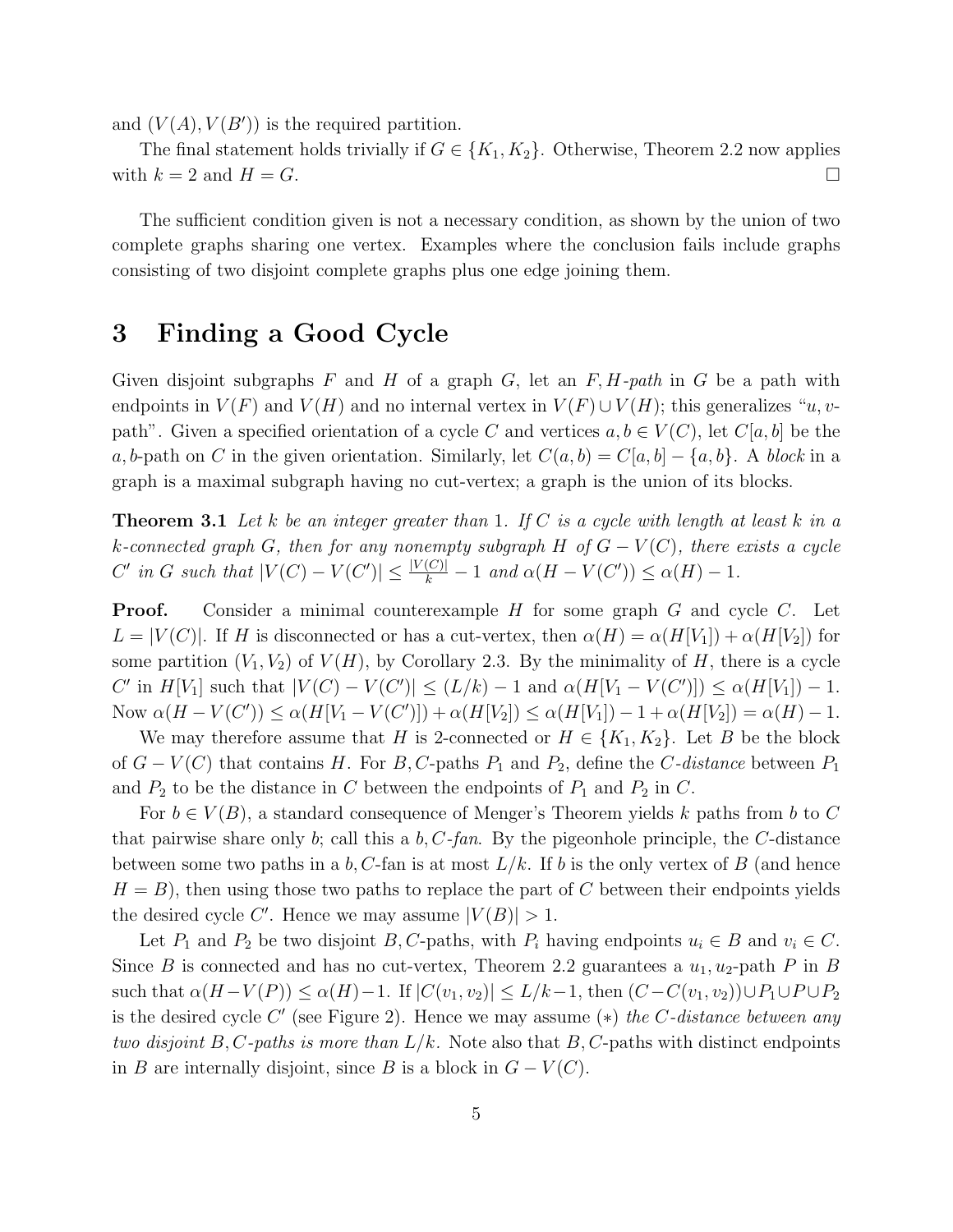

Figure 2: A detour to reduce  $\alpha(H)$ 

Let  $c_1,\ldots,c_m$  be the endpoints in C of B, C-paths, indexed so that  $c_1,\ldots,c_m$  appear in that order along a fixed orientation of C. Let  $P_i = C[c_i, c_{i+1}]$  (indices modulo m); call  $P_i$  the ith *segment* of C. Let t be the number of indices i (modulo m) such that  $c_i$  and  $c_{i+1}$  are the endpoints of B, C-paths from distinct vertices of B. By  $(*)$ , each such segment has length more than  $L/k$ , and hence  $t < k$ .

For  $b \in V(B)$ , a b, C-fan has k endpoints in C. Some  $k-t$  of the paths along C joining consecutive endpoints of the fan must not contain endpoints of  $B, C$ -paths from other vertices of B. Hence these paths are distinct for distinct vertices of B. Consider a segment within each such path.

Since these segments avoid the t excluded segments, their total length is less than  $L$  $t(L/k)$ , which equals  $L(k-t)/k$ . For each vertex of B, choose a shortest among these  $k-t$ segments. The total length of the union of the chosen segments is less than  $L/k$ .

Form C' from C by deleting the chosen segments and adding, for each  $b \in B$ , the two paths in the  $b, C$ -fan whose endpoints are the ends of the segment chosen for  $b$  (see Figure 3). The subgraph  $C'$  is a cycle, because  $B, C$ -paths from distinct vertices of  $B$  are internally disjoint. Since the total length of the chosen segments is less than  $L/k$  and  $V(H) \subseteq V(B) \subseteq V(C')$ , the cycle  $C'$  has the desired properties.  $\Box$ 



Figure 3: Skipping the chosen segments

**Lemma 3.2** *If* G *is a* k-connected graph with independence number a, and  $0 \le l \le a - k$ *, then there exist cycles*  $C_0, \ldots, C_l$  *satisfying the following conditions:*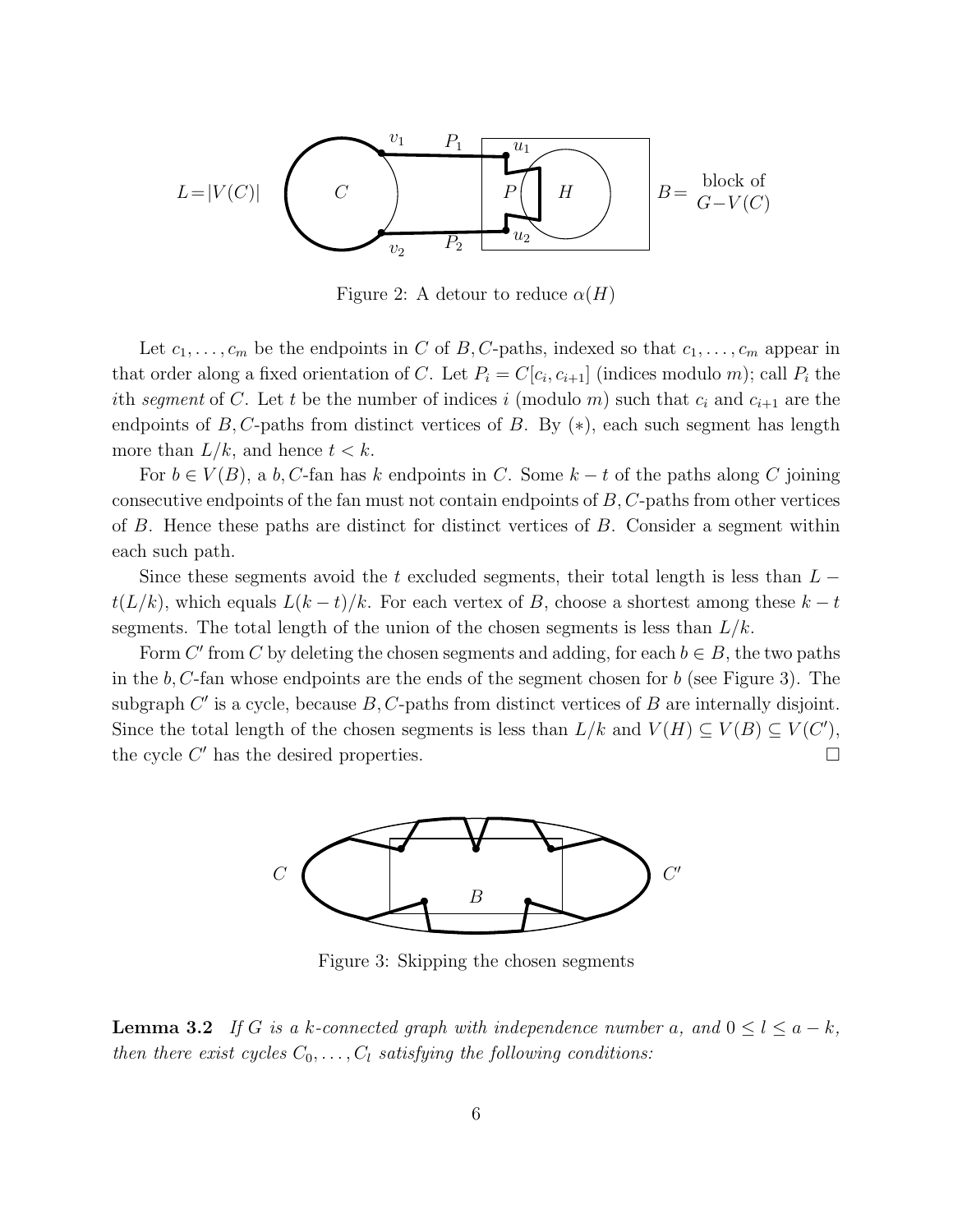$(1) \alpha(G - \bigcup_{i=0}^{l} V(C_i)) \leq a - k - l,$  $(2)$  $|V(C_i) - \bigcup_{j=0}^{i-1} V(C_j)| \leq \frac{|V(C_0)|}{k} - 1$  for  $1 \leq i \leq l$ .

**Proof.** We prove the claim by induction on l. For  $l = 0$ , Theorem 2.1 with  $H = G$ provides a cycle  $C_0$  such that  $\alpha(G - V(C_0)) \leq a - k$ . For the induction step, consider l with  $0 < l \le a - k$ , and suppose that cycles  $C_0, \ldots, C_{l-1}$  exist satisfying the claim for  $l - 1$ . We observe first that  $|V(C_0)| \geq k$ ; when  $l = 1$  this holds because the case  $l = 0$  of (1) states that  $\alpha(G - V(C_0)) \le a - k$ , and when  $l > 1$  it holds because the left side of (2) is nonnegative.

Let  $H = G - \bigcup_{i=0}^{l-1} V(C_i)$ ; by hypothesis,  $\alpha(H) \le a - k - (l-1)$ . We may assume  $\alpha(H) \geq 1$ ; otherwise, just let  $C_l = C_0$ . Since  $|V(C_0)| \geq k$ , we can apply Theorem 3.1 using  $C_0$  as C to obtain a cycle C' in G such that  $|V(C_0) - V(C')| \leq \frac{|V(C_0)|}{k} - 1$  and  $\alpha(H - V(C')) \leq \alpha(H) - 1 \leq a - k - l$ . Now adding C' to the list as  $C_l$  satisfies (1), but we must also satisfy (2).

Case 1:  $|V(C')| \leq |V(C_0)|$ . Note that

$$
\left| V(C') - \bigcup_{j=0}^{l-1} V(C_i) \right| \leq |V(C') - V(C_0)| \leq |V(C_0) - V(C')| \leq \frac{|V(C_0)|}{k} - 1.
$$

In this case it suffices to add  $C'$  as  $C_l$ .

*Case 2:*  $|V(C')| > |V(C_0)|$ . Define a new list  $C'_0, \ldots, C'_l$  of cycles by letting  $C'_0 = C'$  and letting  $C_i' = C_{i-1}$  for  $1 \le i \le l$ . Now  $\alpha(G - \bigcup_{i=0}^{l} V(C_i')) = \alpha(H - V(C')) \le a - k - l$ , satisfying (1). Also, for  $i = 1$  we have  $V(C_i') - \bigcup_{j=0}^{i-1} V(C_j') = V(C_1') - V(C_0') = V(C_0) - V(C')$ , and for  $2 \le i \le l$  we have  $V(C_i') - \bigcup_{j=0}^{i-1} V(C_j') \subseteq V(C_{i-1}) - \bigcup_{j=0}^{i-2} V(C_j)$ . In both cases,

$$
\left| V(C_i') - \bigcup_{j=0}^{i-1} V(C_j') \right| \le \frac{|V(C_0)|}{k} - 1 \le \frac{|V(C_0')|}{k} - 1.
$$

Hence  $C'_0, \ldots, C'_l$  satisfies the required conditions.

We can now prove Conjecture 1.2, the conjecture of Fouquet and Jolivet.

**Corollary 3.3** *If* G *is a* k-connected n-vertex graph with independence number a, and  $a \geq k$ , *then G has a cycle of length at least*  $\frac{k(n+a-k)}{a}$ .

**Proof.** Consider  $l = a - k$  in Lemma 3.2. By (1), the resulting cycles  $C_0, \ldots, C_l$  cover  $V(G)$ . Using this and then summing the inequalities in (2), we obtain

$$
n = |V(C_0)| + \sum_{i=1}^l \left| V(C_i) - \bigcup_{j=0}^{i-1} V(C_j) \right| \le |V(C_0)| + (a-k) \left( \frac{|V(C_0)|}{k} - 1 \right).
$$

The inequality simplifies to  $|V(C_0)| \geq \frac{k(n+a-k)}{a}$ .  $\Box$